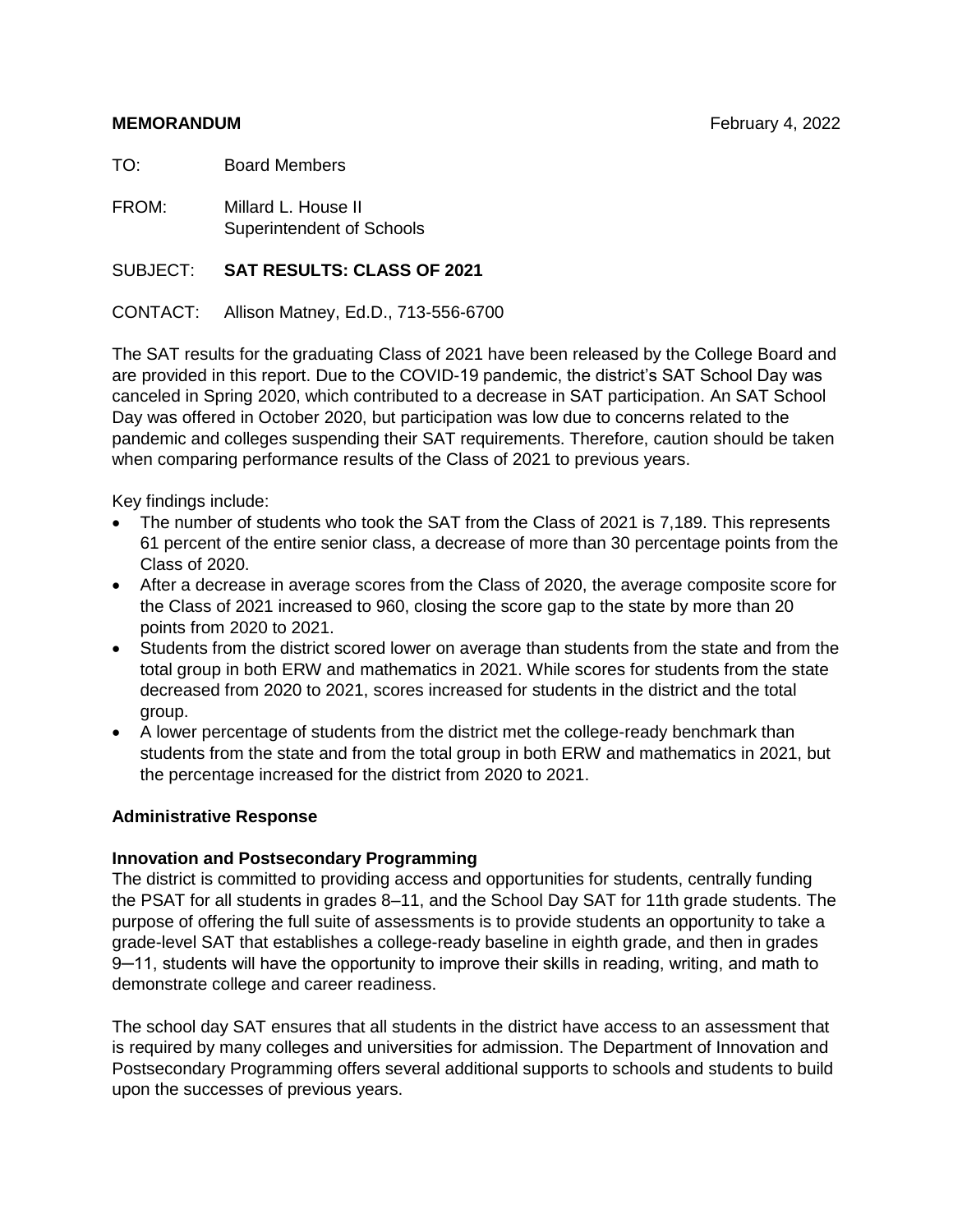The district continues to implement initiatives to encourage students to use Official SAT Practice on Khan Academy, which offers free, personalized practice, based on a student's PSAT performance. College Board research indicates that students who use Official SAT Practice on Khan Academy for at least 20 hours see, on average, a 115-point score increase. Official SAT Practice on Khan Academy remains at the forefront of the district's initiative to prepare students for PSAT and SAT exams. In 2019–2020, the district established a pilot program with Khan Academy geared towards increasing usage of the tool for SAT practice, as well AP courses. The "Khan District Dashboard" was created for school and district leadership to monitor student and teacher registration and student usage. The Khan District Dashboard's live-time reporting of Khan Academy progress data will be key to teachers and campus-based incorporating the tool in their school day learning activities. In 2021-2022, The district expanded the Khan Academy District Dashboard to all high schools to prioritize SAT skill gains and address Covid learning loss especially in Math and Science. HISD will also continue to support Khan Academy, providing incentive programs for students and schools to use the tool, such as the "Khanathlon" and "Khan Ambassadors"— current students who have successfully used the tool— to promote Khan Academy to their peers.

Additionally, the district is working on a cross-functional curriculum project between College Readiness and Secondary Academics to realign current curriculum and build new curriculum that incorporates the TEKS covered on the SAT into High School and English and Math classes. In the 2021-2022 school year, the curriculum efforts will prioritize Algebra 2 and English 3 and will build backwards down into Middle School math and English courses in following years. This strategic curriculum project goal is to increase alignment with SAT skills in math and English to get students prepared to hit the TSI benchmarks on Math and Reading during the School Day SAT in the 11th grade.

Should you have any further questions, please contact Allison Matney in Research and Accountability at (713) 556-6700.

 $\mu \sim 2 \alpha$ 

Attachment

cc: Superintendent's Direct Reports Assistant Superintendents School Support Officers High School Principals Connie Smith David Johnston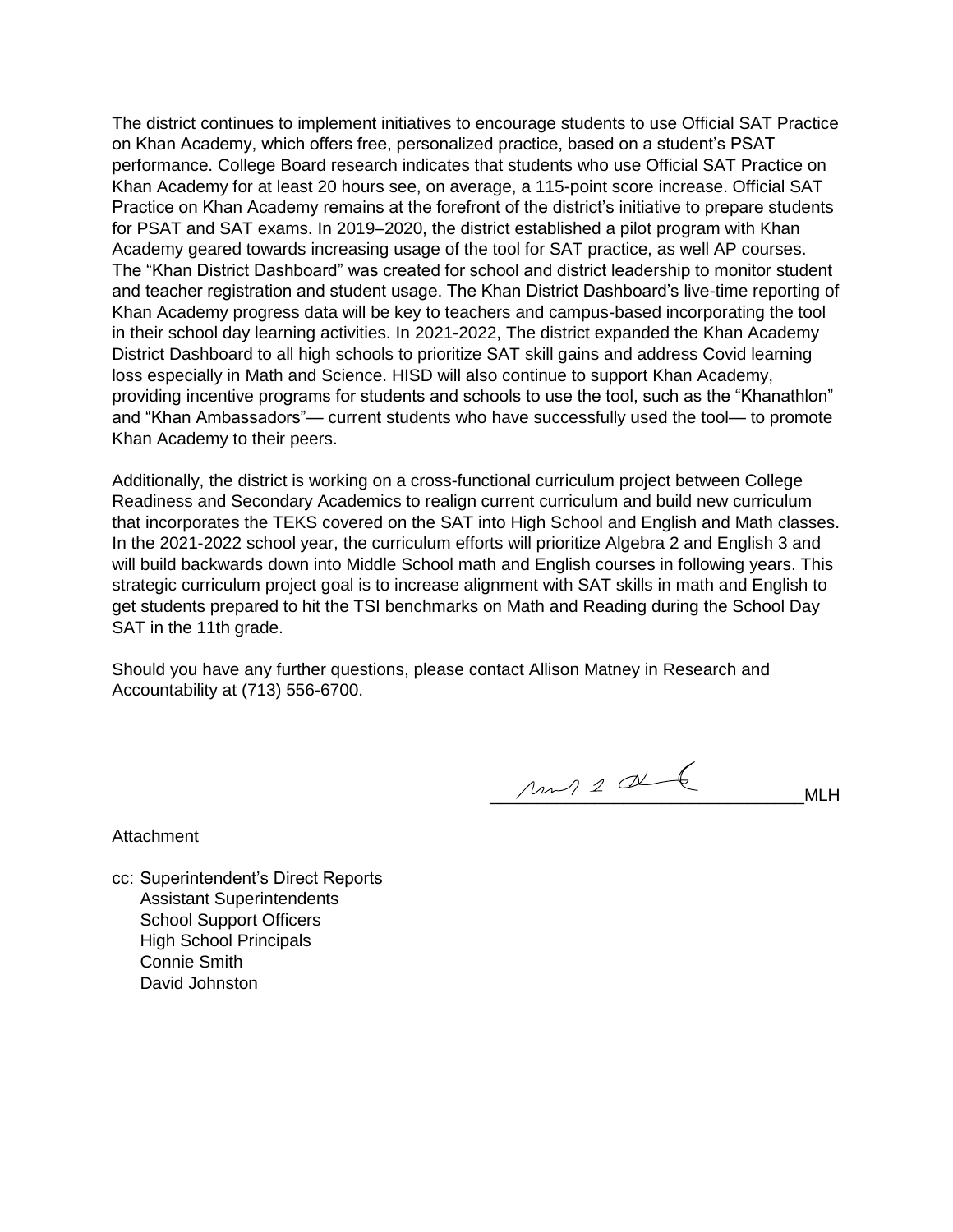# **Houston Independent School District**

# **RESEARCH** Educational Program Report

**SAT RESULTS Class of 2021**

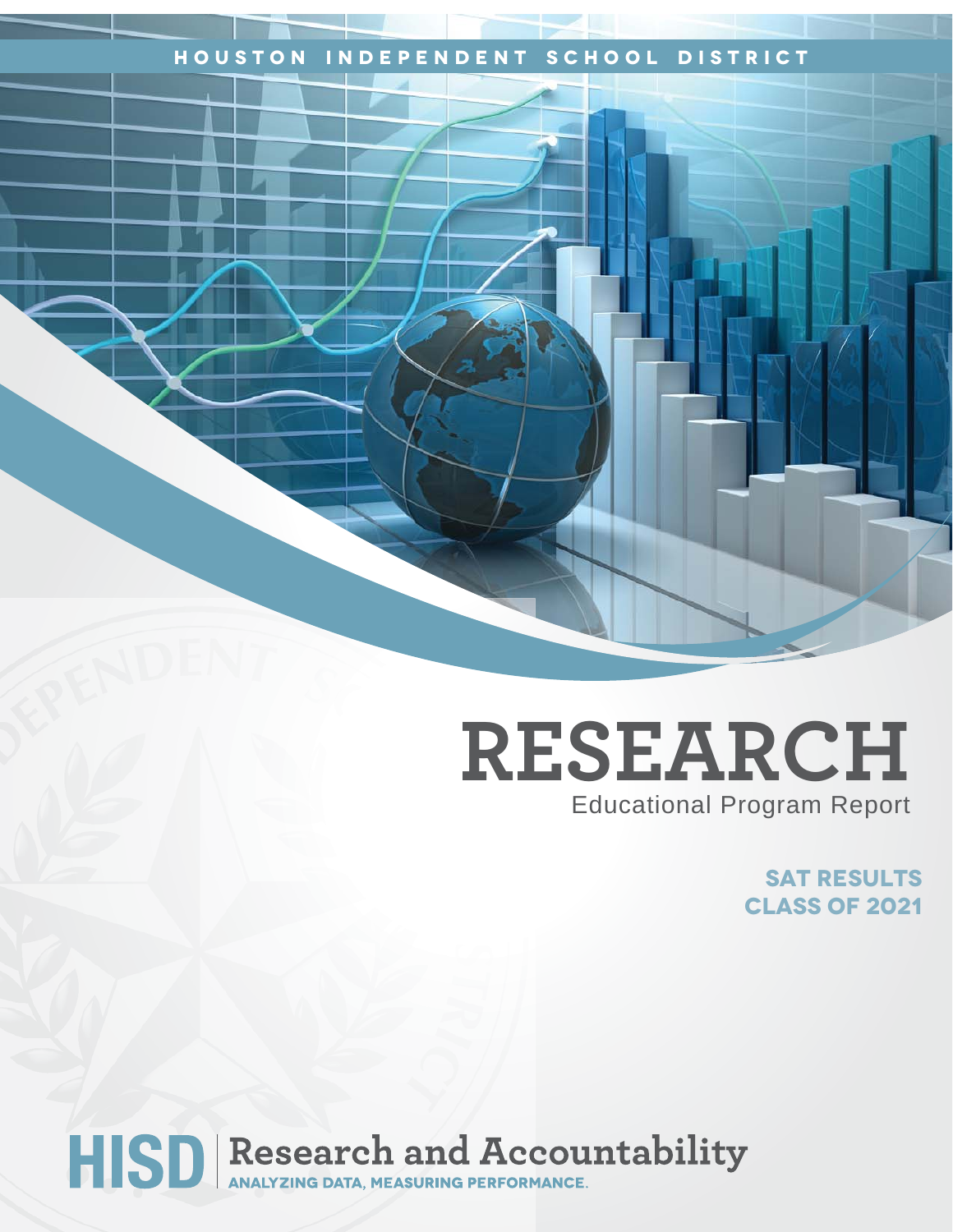

# **2022 Board of Education**

**Judith Cruz** President

**Elizabeth Santos**  First Vice President

**Kathy Blueford-Daniels**  Second Vice President

**Sue Deigaard Secretary** 

**Myrna Guidry** Assistant Secretary

**Patricia Allen, Ed.D. Kendall Baker, D.D. Dani Hernandez Bridget Wade**

**Millard L. House II** Superintendent of Schools

**Allison Matney, Ed.D.** Executive Officer Department of Research and Accountability

**Elaine Hui** Research Specialist

**B. Robert Reeves** Senior Research Manager

**Houston Independent School District** Hattie Mae White Educational Support Center 4400 West 18th StreetHouston, Texas 77092-8501

#### **www.HoustonISD.org**

It is the policy of the Houston Independent School District not to discriminate on the basis of age, color, handicap or disability, ancestry, national origin, marital status, race, religion, sex, veteran status, political affiliation, sexual orientation, gender identity and/or gender expression in its educational or employment programs and activities.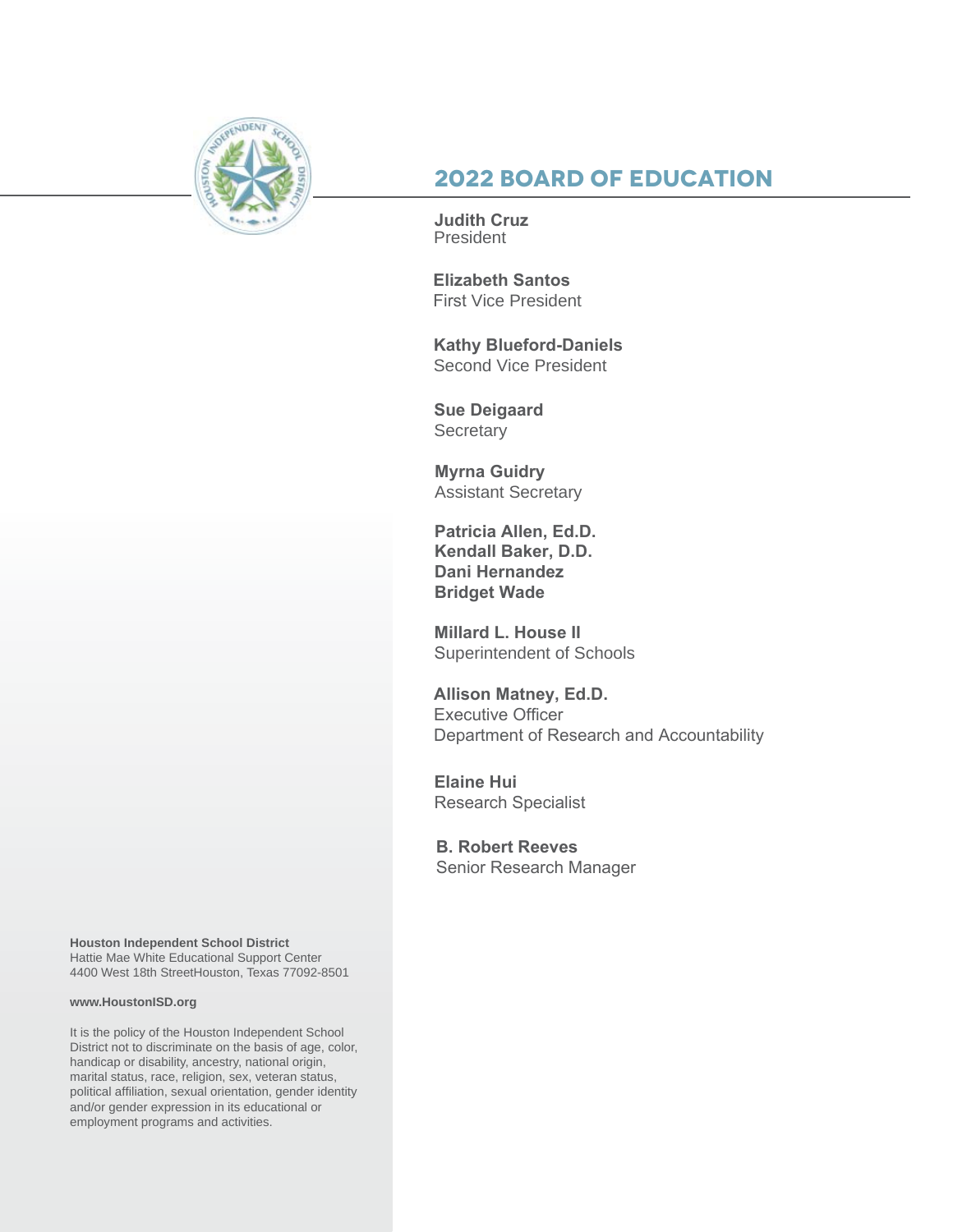# **SAT Results: Class of 2021**

## **Executive Summary**

#### **Program Description**

The SAT is a college admissions exam that assesses student reasoning based on knowledge and skills developed in high school coursework. Colleges and universities use SAT scores to influence admissions decisions, recruit students, and predict performance in college courses. The SAT results for the graduating Class of 2021 have been released by the College Board and are provided in this report. In March 2016, the College Board administered the first redesigned SAT exam that included two sections: Evidence-Based Reading and Writing (ERW) and Mathematics. Due to the COVID-19 pandemic, the district's SAT School Day in Spring 2020 was canceled, which likely lowered the SAT participation rate for students in the Class of 2021.

#### **Highlights**

- The number of students who took the SAT from the Class of 2021 is 7,189. This represents 61 percent of the entire senior class, a decrease of more than 30 percentage points from the Class of 2020.
- After a decrease in average scores from the Class of 2020, the average composite score for the Class of 2021 increased to 960, closing the score gap to the state by more than 20 points from 2020 to 2021.
- Students from the district scored lower on average than students from the state and from the total group in both ERW and mathematics in 2021. While scores for students from the state decreased from 2020 to 2021, scores increased for students in the district and the total group.
- A lower percentage of students from the district met the college-ready benchmark than students from the state and from the total group in both ERW and mathematics in 2021, but the percentage increased for the district from 2020 to 2021.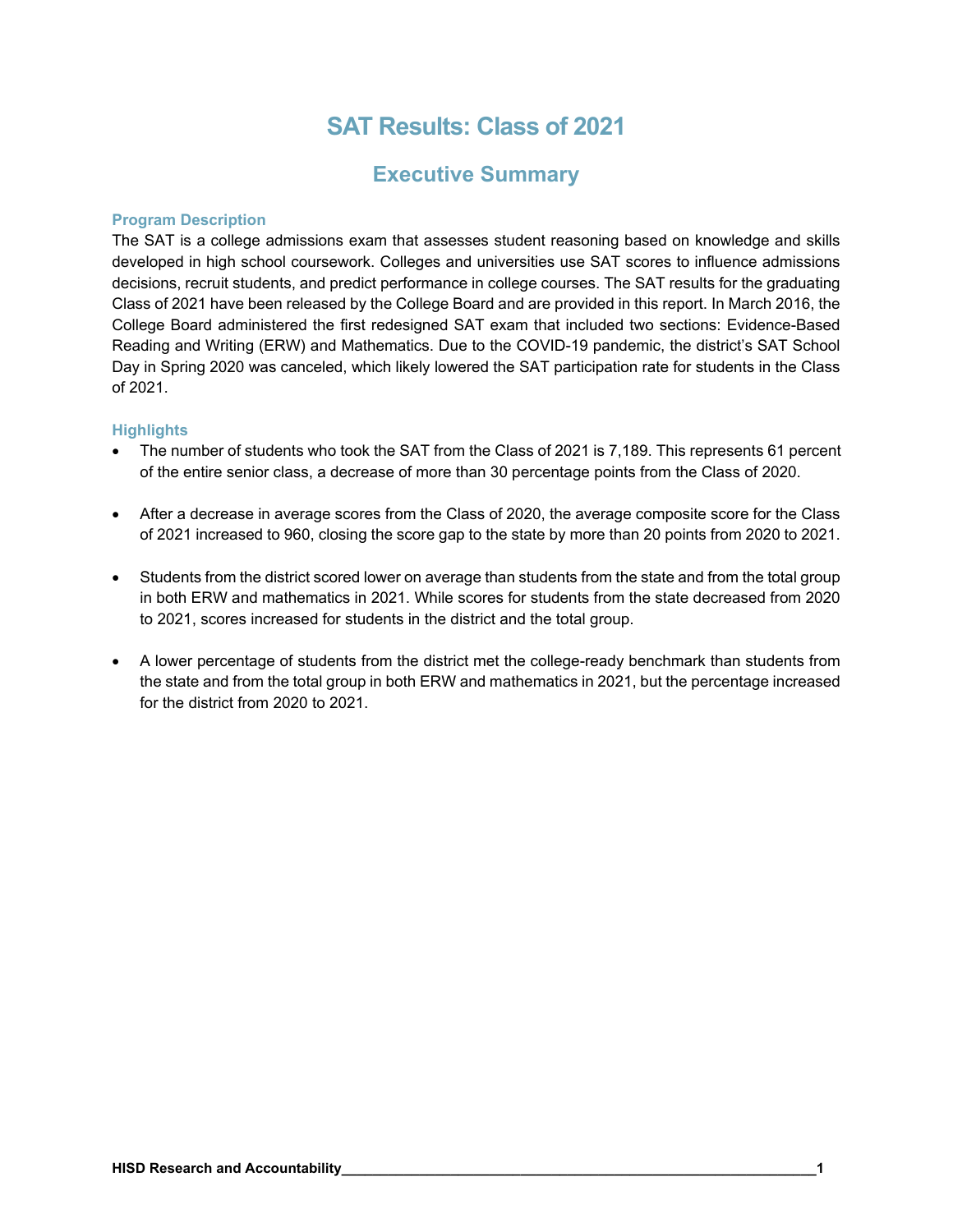### **Introduction**

The SAT is a college admissions exam that assesses student reasoning based on knowledge and skills developed in high school coursework. Colleges and universities use SAT scores to influence admissions decisions, recruit students, and predict performance in college courses. The SAT results for the graduating Class of 2021 have been released by the College Board and are provided in this report. In March 2016, the College Board administered the first redesigned SAT exam that included two sections: Evidence-Based Reading and Writing (ERW) and mathematics. Each subject is scored on a scale that ranges from a minimum of 200 to a maximum of 800. The highest composite score a student can earn is 1600. Students are included in the graduating class of the year they reported intending to graduate when taking the SAT, regardless of when they took the SAT test. This report includes students' latest (i.e., most recent) test score, not necessarily their highest score. Comparisons are made to the state and "total group" which includes all national and international testers.

### **Results**

#### **SAT Participation**

Beginning in spring 2011, Houston ISD provided an opportunity for students to take the SAT during a school day at their home campus, at no cost to the student. This increased SAT participation rates across the district by reducing the financial, logistical, and emotional burden on students and their families. During the 2019–2020 school year, a second SAT School Day was offered in October 2019 in addition to the regular SAT school day in the spring. Due to the COVID-19 pandemic, the district's SAT School Day in Spring 2020 was canceled, which likely lowered the SAT participation rate for students in the Class of 2021. An SAT School Day was held in October 2020, but participation was relatively low due to caution related to the pandemic and due to colleges suspending SAT requirements. **Figure 1** illustrates district-wide SAT participation since 2010.



#### **Figure 1. HISD SAT Exam Participation, Classes of 2010–2021**

Sources: SAT Suite of Assessments Report: Houston Independent School District, 2010–2021; PEIMS Fall Snapshot, 2009–2020

Note: Student participation for 2017 includes those who took both versions of the SAT, as shown with the colors blue and yellow. The number of new version testers in 2017 is shown in black.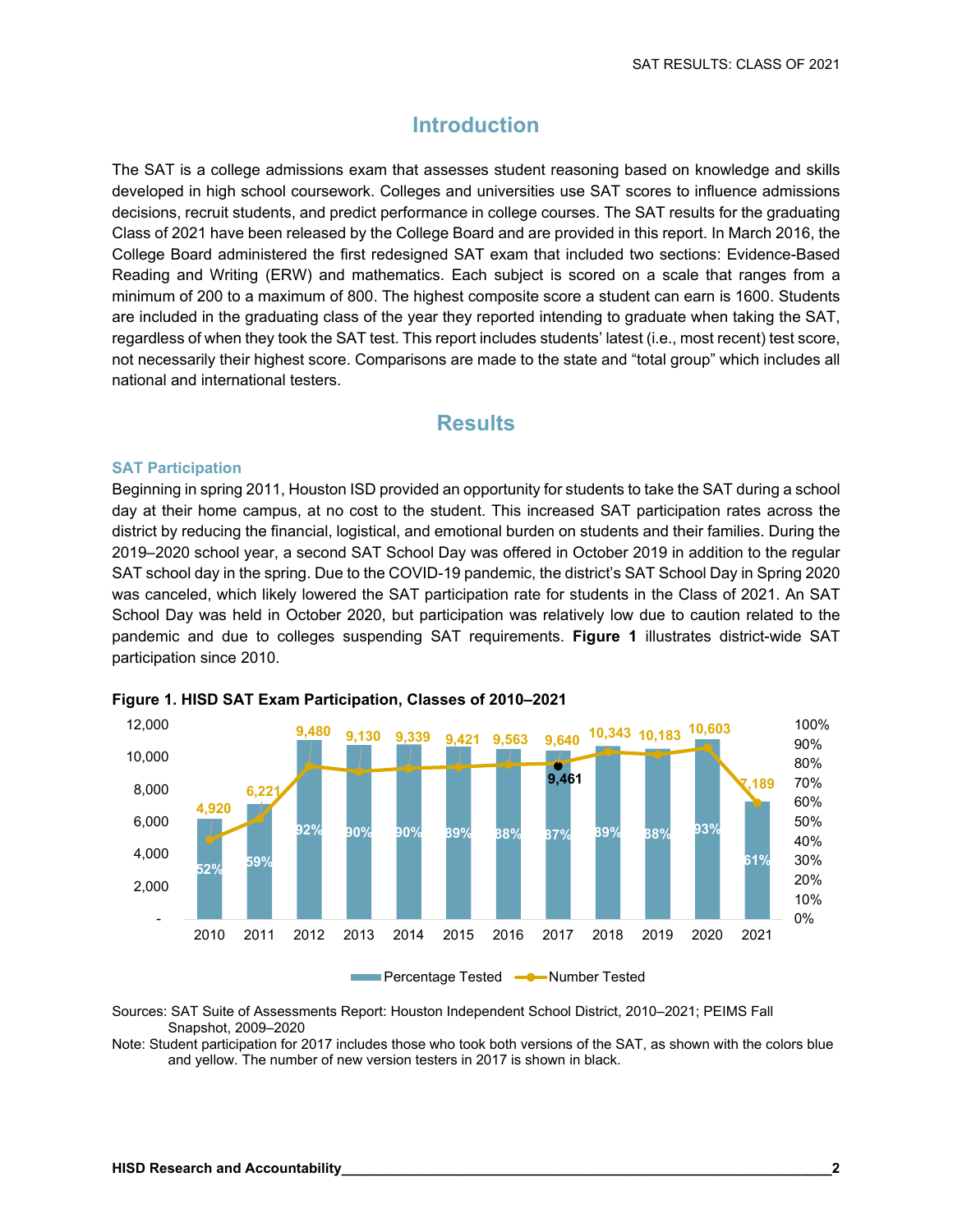- Adding a second SAT School Day during the 2019–2020 school year helped increase the number and percentage of students from the Class of 2020 who took the SAT, 10,603 and 93 percent respectively (Figure 1).
- Due to the COVID-19 pandemic, the district's SAT School Day in Spring 2020 was canceled, which likely contributed to the decrease in the number and percentage of students from the Class of 2021 who took the SAT, 7,189 and 61 percent respectively (Figure 1).

**Figure 2** shows the HISD SAT participation rate by student group. Participation rates for each group were determined by dividing the number of students within the group who took the SAT by the number of seniors within the group.



#### **Figure 2. HISD SAT Participation Rate by Race/Ethnicity, Classes of 2010–2021**

Sources: SAT Suite of Assessments Report: Houston Independent School District, 2010–2020; SAT data file, 2021; PEIMS Fall Snapshot, 2009–2020

Notes: Participation for 2017 includes those who took both versions of the SAT. Ethnicities from 2010–2020 are selfreported while ethnicities for 2021 are from the Student Information System.

- From the Classes of 2012 to 2020, the percentage tested dropped for all race/ethnicity groups shown except for the Hispanic group, which increased its participation rate to 91 percent (Figure 2).
- From the Class of 2020 to the Class of 2021, the percentage tested decreased across all race/ethnicity groups, with the largest decrease from the Hispanic group (31 percentage points) (Figure 2).

#### **SAT Performance**

**Figure 3** (p. 4) shows the average score by subject for the district's, state's, and total group's Classes of 2018–2021.

- Average SAT scores among HISD graduation classes are lower than those of students in Texas and the total group in both ERW and mathematics.
- Although the number of students tested decreased from the Class of 2020 to the Class of 2021 from the district, the average scores increased while decreasing the gaps to the state and total group. The results may be more reflective of the type of students that took the SAT from the Class of 2021 and not necessarily the impact of programmatic changes in the district.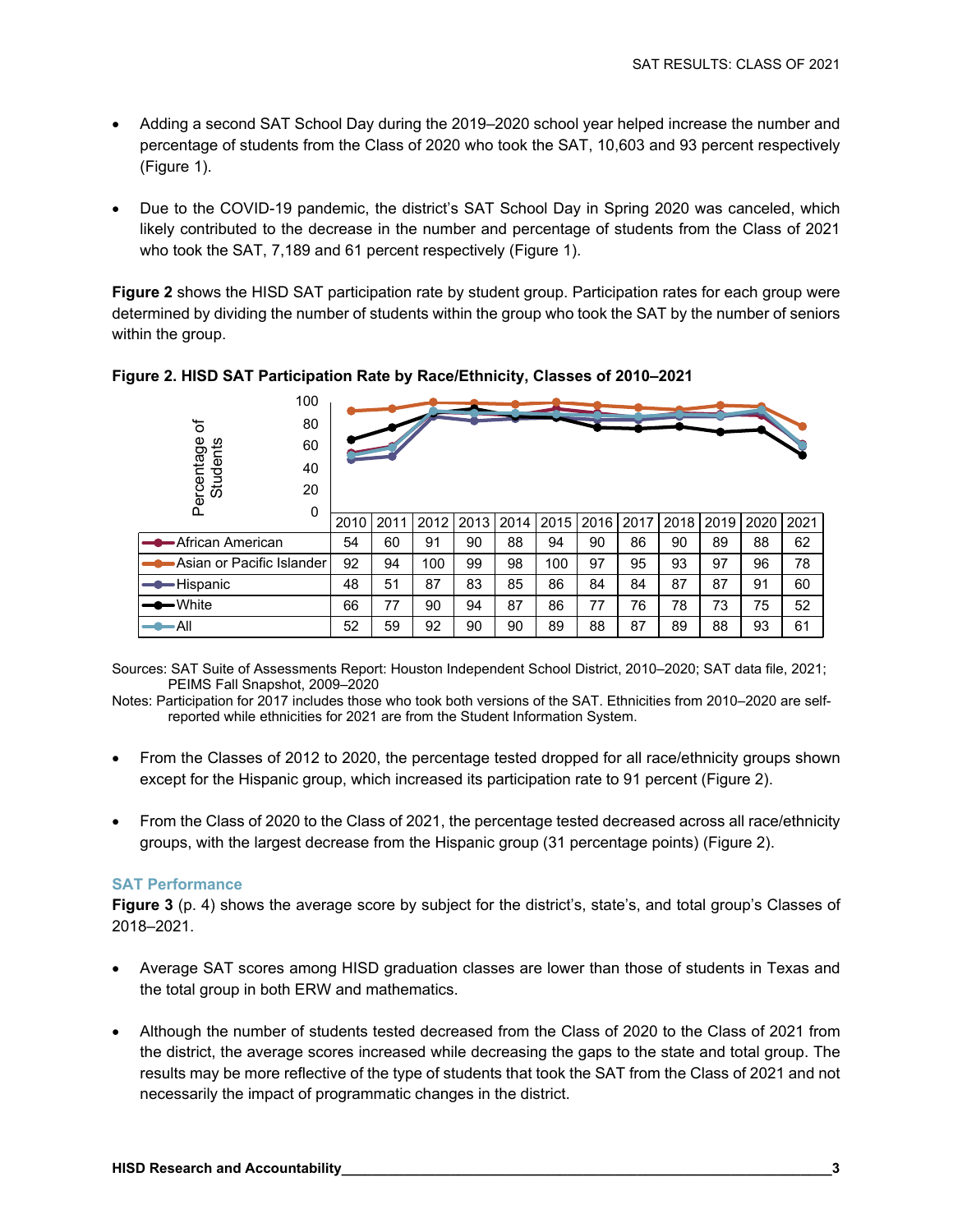

#### **Figure 3. Average SAT Scores of District, State, and Total Group Students, Classes of 2018–2021**





Sources: SAT Suite of Assessments Report: Houston Independent School District, 2018–2021; SAT Suite of Assessments Report: State, 2018–2021; SAT Suite of Assessments Report: Total Group, 2018–2021 Note: Total group includes international test takers.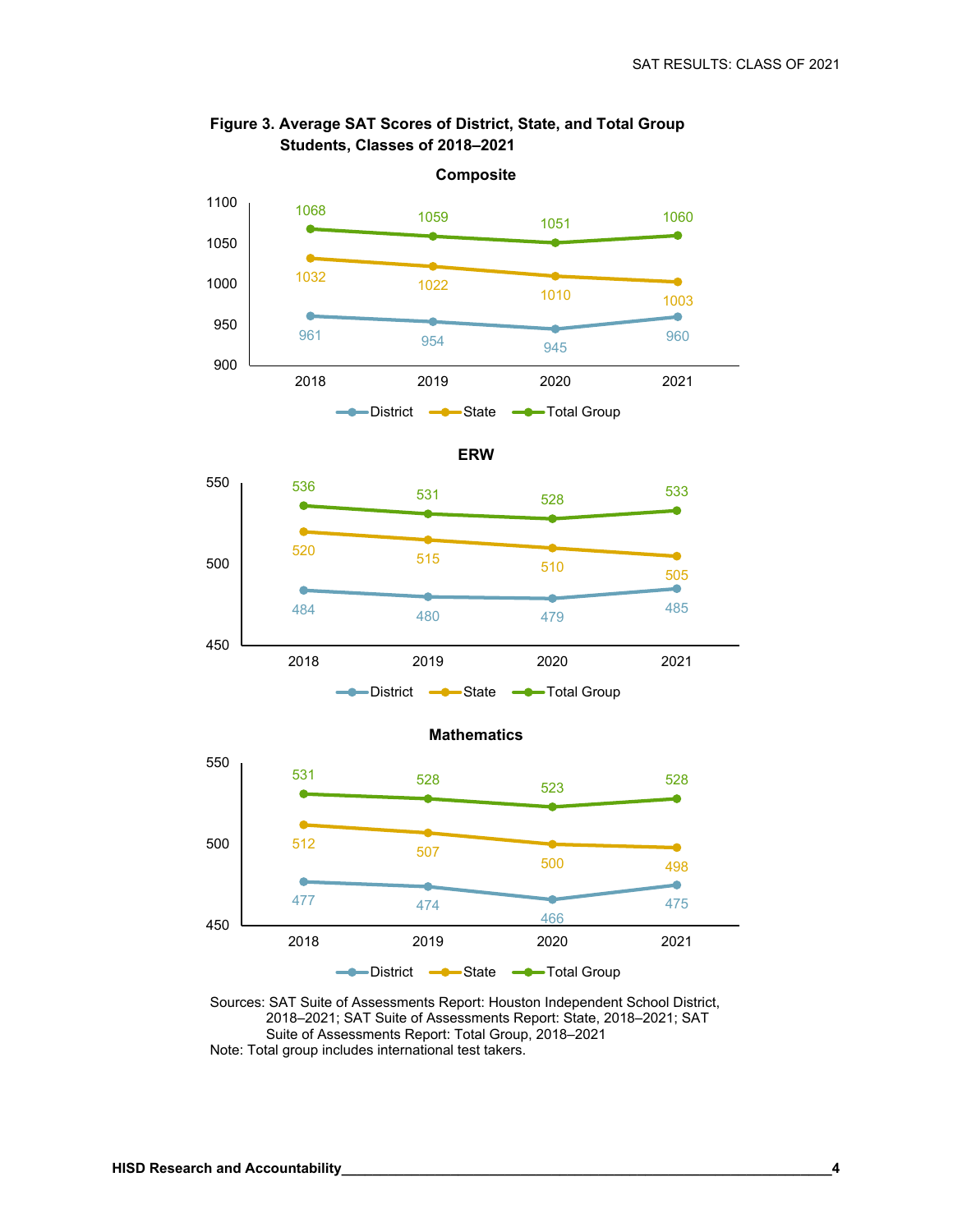**Figure 4** shows the average composite score by student group for the Class of 2021 for the district, state, and total group.

- Overall, the African American and Hispanic students from the district in the Class of 2021 scored lower composite scores compared to their peers from the state and total group. Students from the district's Asian and White student groups exceeded state and total group average performance.
- Comparing state and total group to the district's Class of 2021, the district's African American student group lags the state by 22 points and the total group by 39 points, and the district's Hispanic student group lags the state by 26 points and the total group by 46 points.





Sources: SAT data file, 2021; SAT Suite of Assessments Report: State, 2021; SAT Suite of Assessments Report: Total Group, 2021

Note: Total group includes international test takers. Ethnicities from the state and total group are self-reported while the ethnicities from the district are from the Student Information System.

**Figure 5** (p. 6) shows the average SAT scores by subject and student race/ethnicity group for HISD's Classes of 2018–2021.

- Although the number and percentage of students tested from the Class of 2020 to the Class of 2021 decreased, the average scores increased across all race/ethnicity groups except for the Hispanic group.
- Average increases in subject-level scores from the Class of 2020 to the Class of 2021 ranged from three points in ERW from African American students to 22 points in ERW from Asian students. However, direct comparisons from the Class of 2020 to the Class of 2021 should not be made due to the participation rate from the Class of 2021.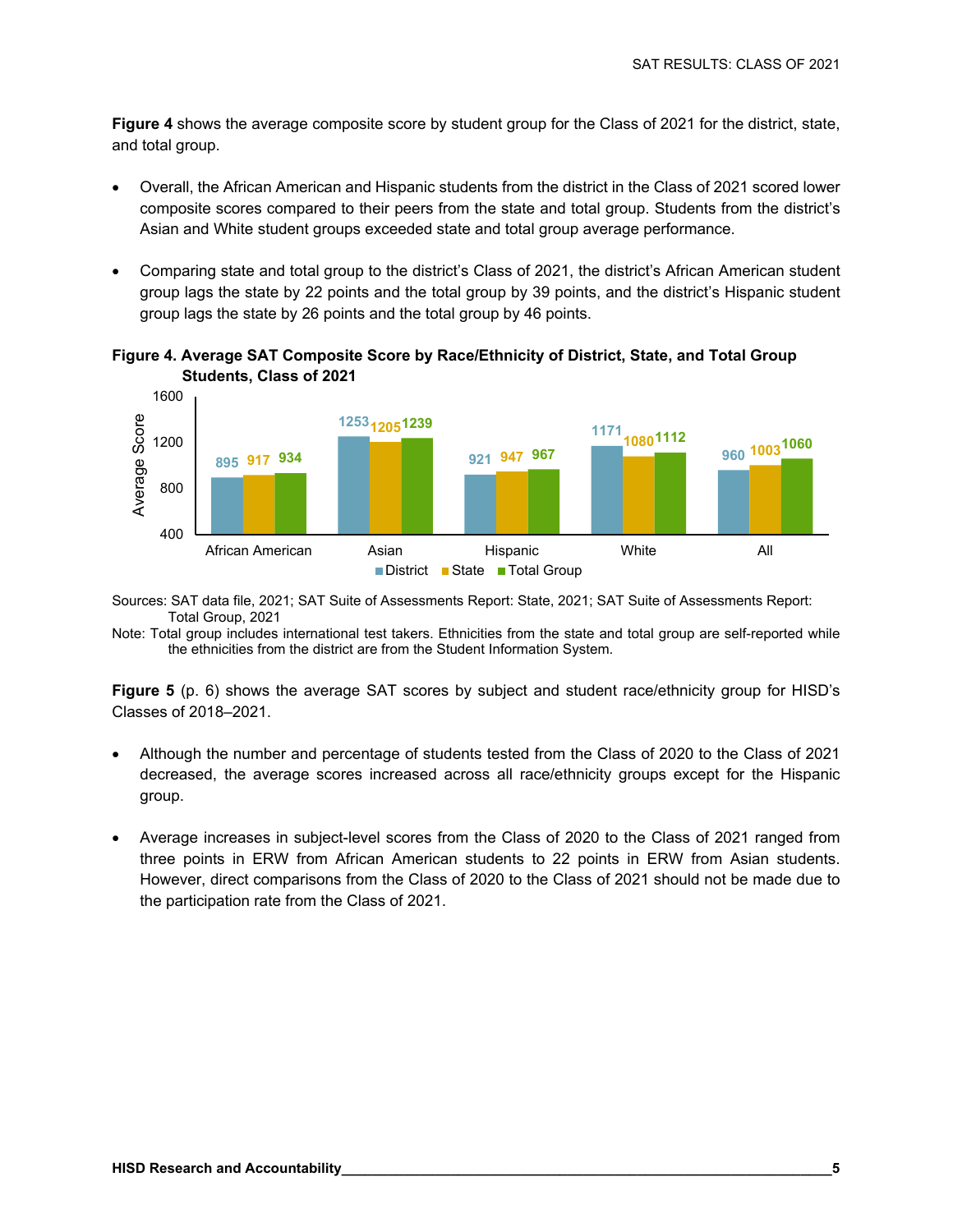

**Figure 5. HISD Average SAT Scores by Subject and Race/Ethnicity, Classes of 2018–2021 Composite**

Sources: SAT Suite of Assessments Report: Houston Independent School District, 2018–2020; SAT data file, 2021 Note: Ethnicities from 2018–2020 are self-reported while ethnicities for 2021 are from the Student Information System.

#### **SAT College Readiness Benchmarks**

The College Board sets benchmark scores to predict students' chance of success in college. According to the College Board, meeting the SAT Math benchmark is associated with a 75 percent chance of earning at least a C in first-semester, college-level courses in algebra, statistics, precalculus, or calculus. Meeting the SAT ERW benchmark is associated with a 75 percent chance of earning at least a C in first-semester, college-level courses in history, literature, social science, or writing.

**Figure 6** (pp. 7–8) shows the percentage of students in the Classes of 2018–2021, from the district, state, and total group, who met college-ready benchmarks in ERW, mathematics, and both.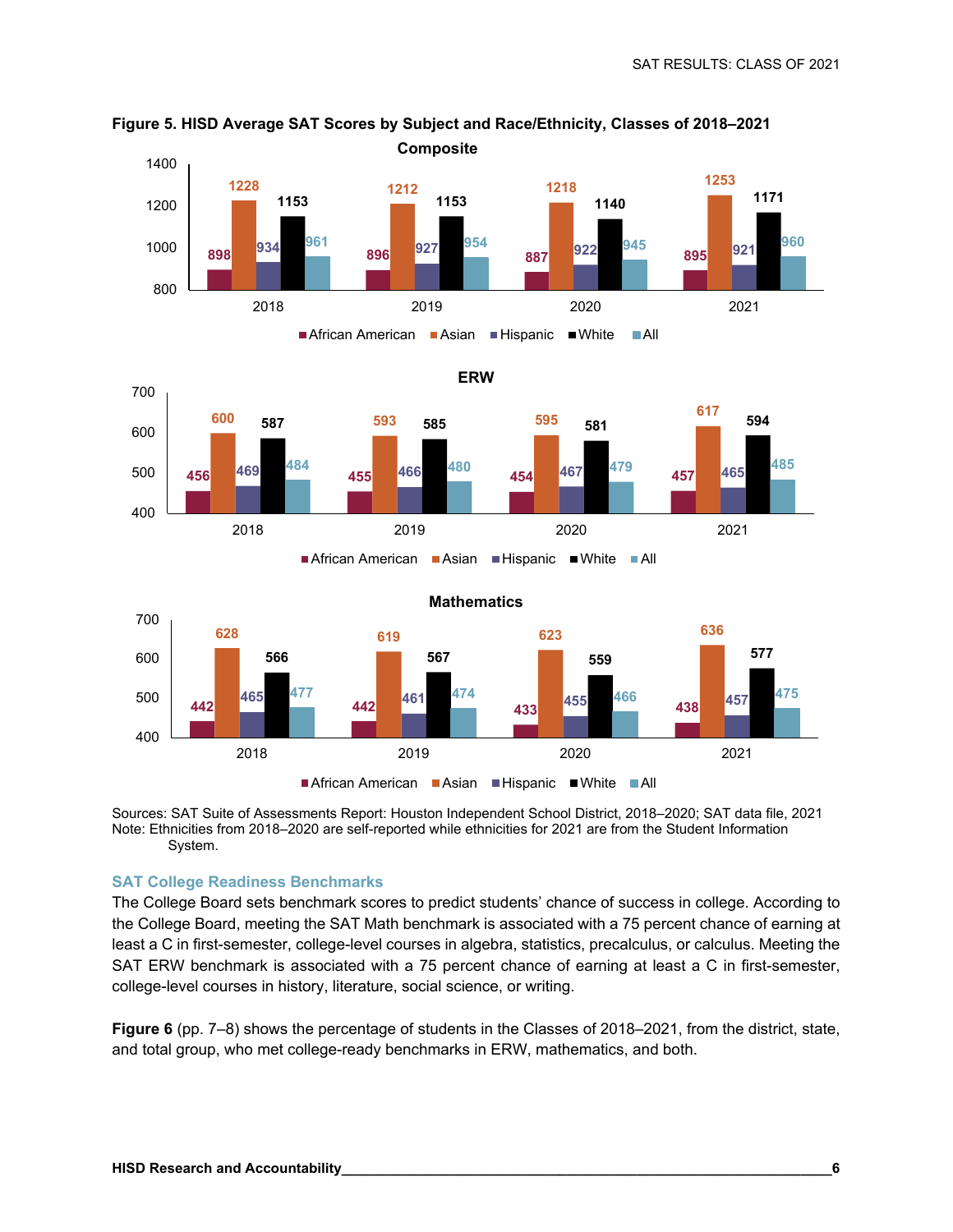- The percentage of HISD students that met both benchmarks increased by three percentage points from the Class of 2020 to the Class of 2021 while the percentage of students from the state decreased by one percentage point and the percentage of students from the total group increased by one percentage point.
- From the Class of 2020 to the Class of 2021, the percentage of students from the district meeting the ERW benchmark increased by one percentage point and the percentage of students form the district meeting the mathematics benchmark increased by three percentage points. However, direct comparisons from the Class of 2020 to the Class of 2021 should not be made due to the participation rate from the Class of 2021.



#### **Figure 6. Percentage of District, State, and Total Group Students Meeting College-Ready Benchmarks, Classes of 2018–2021**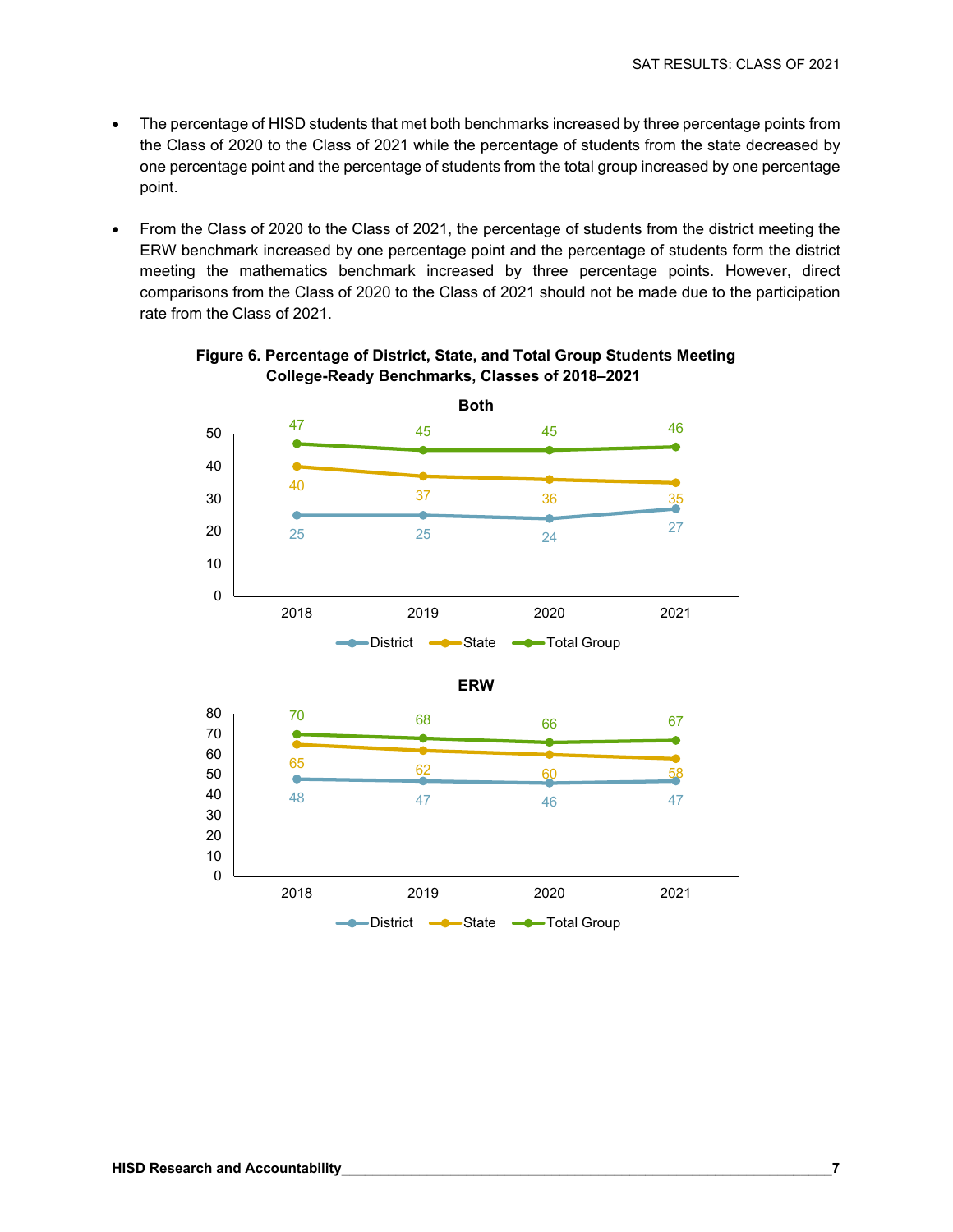



**Figure 7** (pp. 8–9) shows the percentage of students who met the college-ready benchmarks by subject and student group for HISD's Classes of 2018–2021.

- From the Class of 2020 to the Class of 2021, the percentage of students meeting both college readiness benchmarks from all race/ethnicity groups increased.
- Except for the Hispanic student group, the percentage of students meeting both college readiness benchmarks from the Class of 2021 is the highest since 2018.

**Figure** *7***. HISD Percentage of Students Meeting College-Ready Benchmarks by Race/Ethnicity, Classes of 2018–2021** 

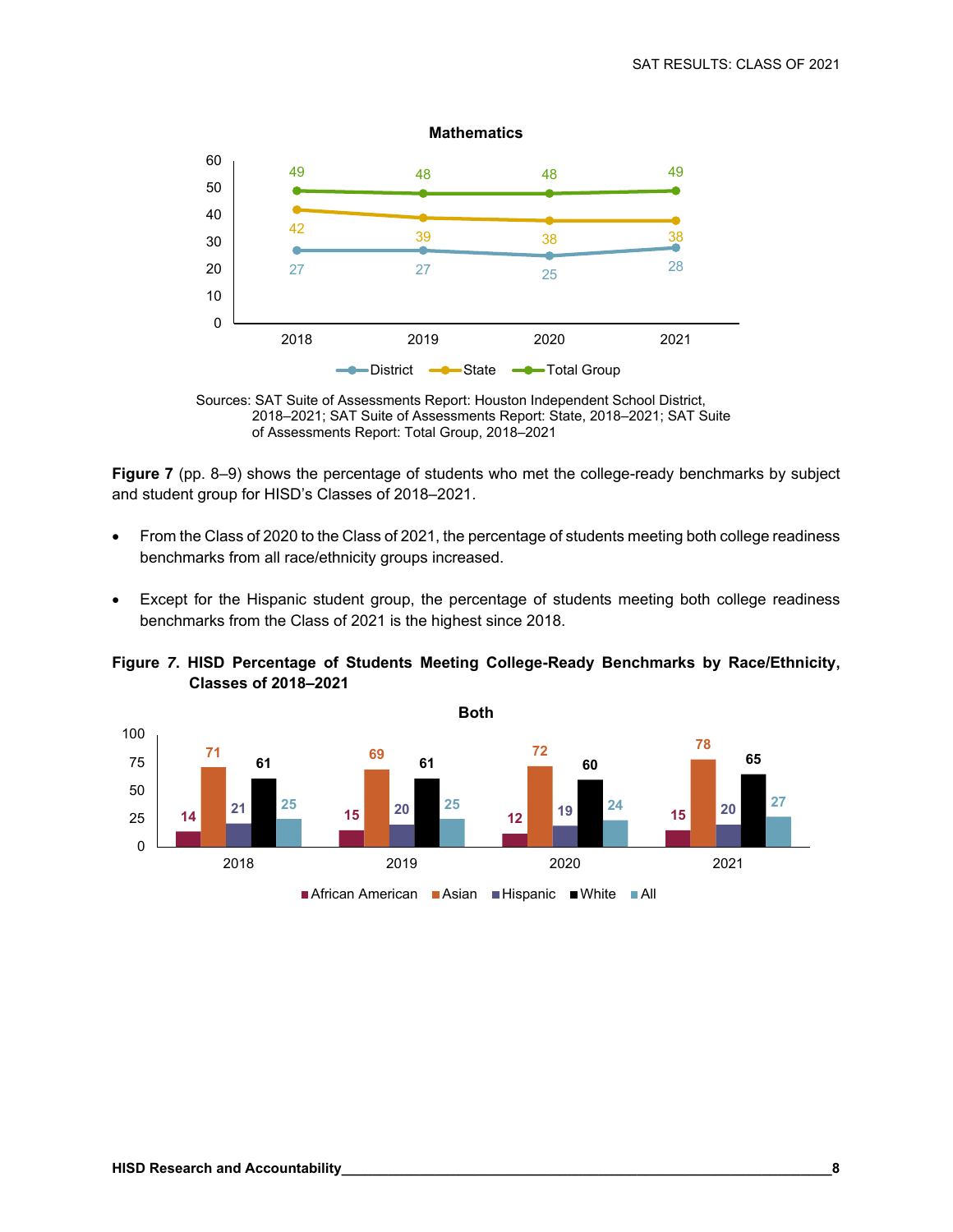



Sources: SAT Suite of Assessments Report: Houston Independent School District, 2018–2020; SAT data file, 2021 Note: Ethnicities from 2018–2020 are self-reported while ethnicities for 2021 are from the Student Information System.

#### **SAT Participation and Performance by Campus**

**Table 1** (p. 11) shows the number of students tested, average SAT composite, and the changes from the Classes of 2020 and 2021 by campus. Caution should be taken when making comparisons from the Class of 2020 to the Class of 2021 if the number of students tested from a campus differ drastically between years.

- A total of 45 campuses had students from the Class of 2021 take the SAT. Only six campuses had more students who took the SAT from the Class of 2021 compared to the Class of 2020.
- Campuses with more than 400 students who took the SAT from the Class of 2021 are Bellaire HS (n=484), Lamar HS (n=440), Milby HS (n=412), and Westbury HS (n=419). Eight campuses had fewer than 50 students from the Class of 2021 take the SAT.
- The Class of 2021 had an increase of 15 points in the average composite score compared to the Class of 2020. Of the 45 campuses with students from the Class of 2021 who took the SAT, 23 campuses (51 percent) maintained or improved their composite score from the prior year, and 20 campuses (44 percent) had scores at or above the district average.
- Bellaire HS and North Houston EC HS both tested at least 100 students from the Class of 2021 and showed increases in the average composite score of 56 points.

**Table 2** (p. 12) shows the scores for ERW, mathematics, and changes in scores from the Classes of 2020 and 2021.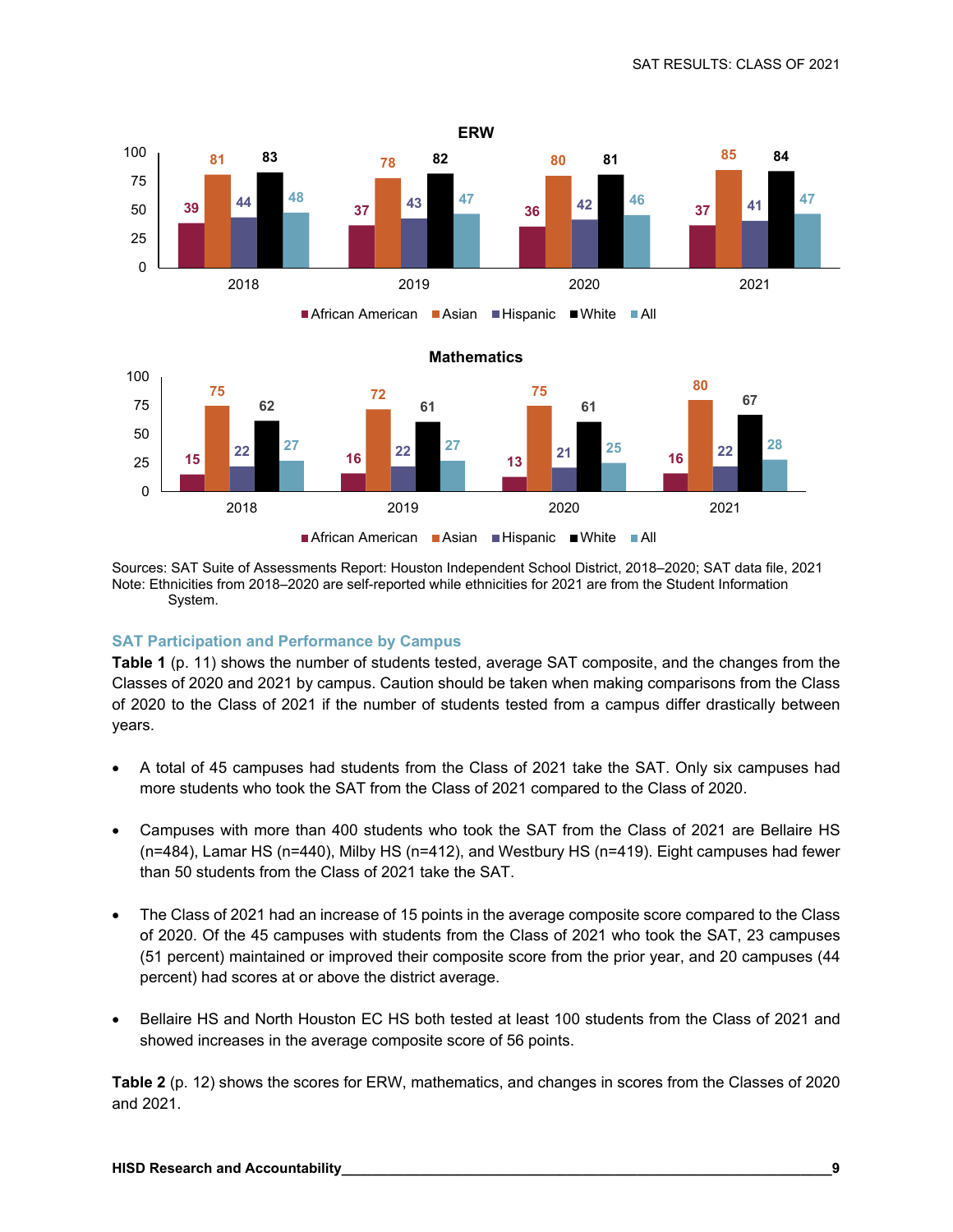- Students from the Class of 2021 scored six points higher on average in ERW and nine points higher on average in mathematics compared to the Class of 2020.
- Of the 45 campuses with students from the Class of 2021 who took the SAT, 20 campuses (44 percent) maintained or improved their average ERW score and 27 campuses (60 percent) maintained or improved their average mathematics score from the prior class.
- DeBakey HS, Carnegie HS, and Kinder HSPVA were the top three campuses in both ERW and mathematics performance with average scores in each subject above 600.
- Campuses that tested a similar number of students from both years with subject-level score increases of at least 20 points are Bellaire HS (25 points in ERW and 30 points in mathematics), HAIS HS (29 points in ERW), North Forest HS (27 points in ERW and 29 points in mathematics), and YWCPA (37 points in mathematics).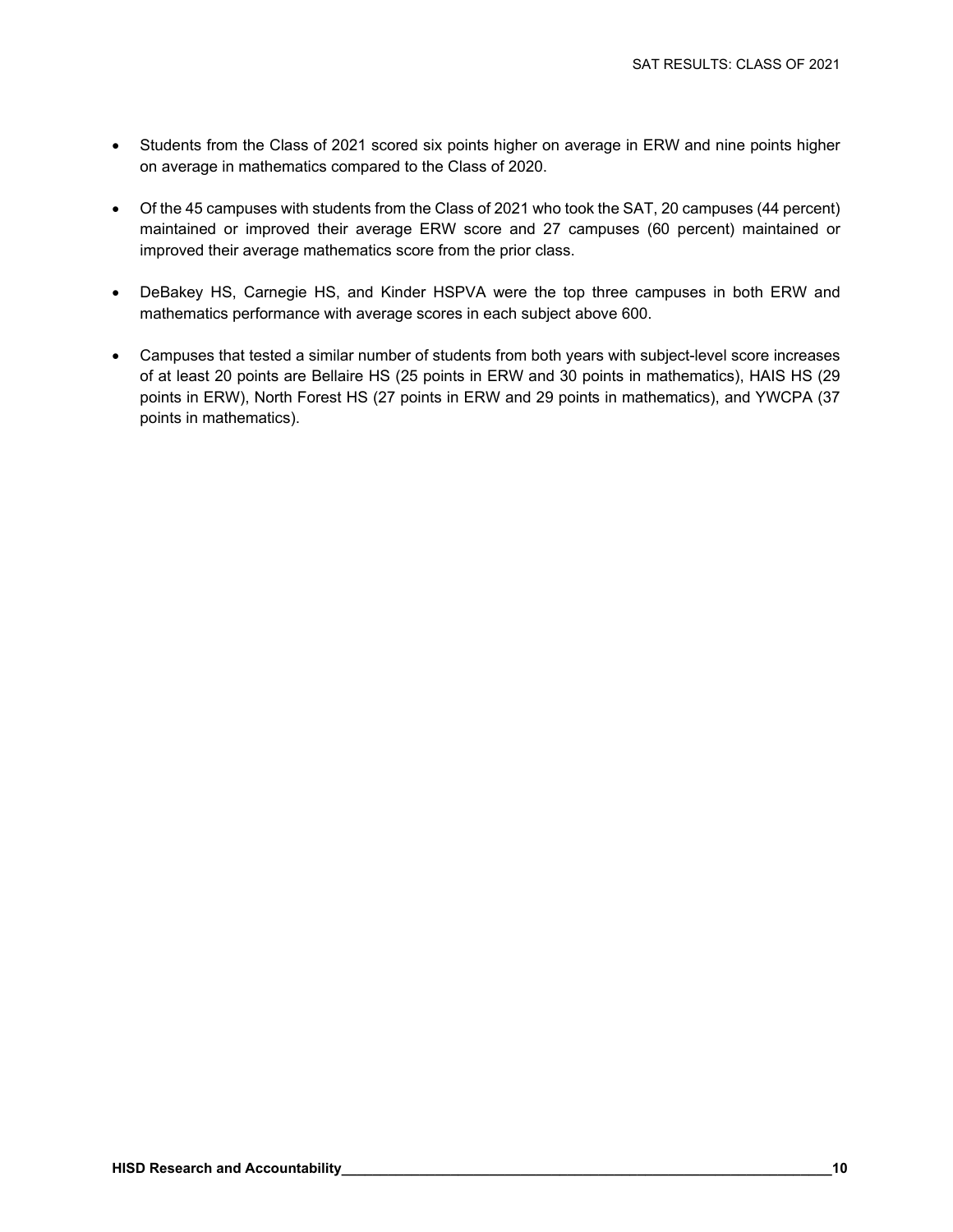| <b>Classes of 2020 and 2021</b> |                      |                 |        |  |                |                                |                          |  |      |                                                     |                 |                          |  |  |                          |
|---------------------------------|----------------------|-----------------|--------|--|----------------|--------------------------------|--------------------------|--|------|-----------------------------------------------------|-----------------|--------------------------|--|--|--------------------------|
|                                 | <b>Number Tested</b> |                 |        |  |                | <b>Average Composite Score</b> |                          |  |      | % Met Both ERW and<br><b>Mathematics Benchmarks</b> |                 |                          |  |  |                          |
| <b>Campus</b>                   | 2020                 |                 | Change |  | 2020           | 2021                           | Change                   |  | 2020 | 2021                                                |                 | Change                   |  |  |                          |
| Austin HS                       | 310                  | 216             |        |  | $-94$          | 860                            | 849                      |  |      | $-11$                                               | 8               | $\overline{4}$           |  |  | $-4$                     |
| <b>Bellaire HS</b>              | 726                  | 484             |        |  | $-242$         | 1106                           | 1162                     |  |      | 56                                                  | 49              | 60                       |  |  | 11                       |
| Carnegie HS                     | 133                  | 147             |        |  | 14             | 1378                           | 1355                     |  |      | $-23$                                               | 98              | 97                       |  |  | $-1$                     |
| Challenge EC HS                 | 101                  | 100             |        |  | $-1$           | 1095                           | 1115                     |  |      | 20                                                  | 50              | 62                       |  |  | 12                       |
| <b>Chavez HS</b>                | 640                  | 354             |        |  | $-286$         | 907                            | 904                      |  |      | $-3$                                                | 17              | 17                       |  |  | $\overline{0}$           |
| <b>Community Services</b>       | $\overline{0}$       | $\overline{0}$  |        |  | $\overline{0}$ | --                             | $\overline{\phantom{a}}$ |  |      | --                                                  | $\overline{a}$  | $\overline{\phantom{a}}$ |  |  | $\overline{\phantom{0}}$ |
| DeBakey HS                      | 165                  | 169             |        |  | $\overline{4}$ | 1350                           | 1312                     |  |      | $-38$                                               | 100             | 93                       |  |  | $-7$                     |
| East EC HS                      | 129                  | 95              |        |  | $-34$          | 1066                           | 1031                     |  |      | $-35$                                               | 48              | 32                       |  |  | $-16$                    |
| Eastwood Acad HS                | 105                  | 95              |        |  | $-10$          | 1095                           | 1078                     |  |      | $-17$                                               | 63              | 55                       |  |  | $-8$                     |
| Energy Inst HS                  | 171                  | 144             |        |  | $-27$          | 1056                           | 1039                     |  |      | $-17$                                               | 39              | 38                       |  |  | $-1$                     |
| E-STEM Southeast HS             | 98                   | $\overline{71}$ |        |  | $-27$          | 862                            | 885                      |  |      | 23                                                  | $\overline{8}$  | 15                       |  |  | $\overline{7}$           |
| Furr HS                         | 220                  | 160             |        |  | $-60$          | 839                            | 832                      |  |      | $-7$                                                | 5               | $\overline{2}$           |  |  | $-3$                     |
| <b>Heights HS</b>               | 530                  | 293             |        |  | $-237$         | 964                            | 987                      |  |      | $\overline{23}$                                     | 20              | 26                       |  |  | 6                        |
| <b>HAIS HS</b>                  | 103                  | 48              |        |  | $-55$          | 1056                           | 1104                     |  |      | 48                                                  | 39              | 58                       |  |  | 19                       |
| <b>Houston MSTC HS</b>          | 619                  | 334             |        |  | $-285$         | 821                            | 825                      |  |      | $\overline{4}$                                      | $\overline{4}$  | $5\overline{5}$          |  |  | $\mathbf{1}$             |
| <b>HSLJ</b>                     | 123                  | 58              |        |  | $-65$          | 945                            | 963                      |  |      | 18                                                  | 13              | 26                       |  |  | 13                       |
| Jones HS                        | 106                  | 54              |        |  | $-52$          | 892                            | 900                      |  |      | 8                                                   | 11              | 9                        |  |  | $-2$                     |
| Kashmere HS                     | 157                  | 111             |        |  | $-46$          | 809                            | 805                      |  |      | $-4$                                                | $\overline{2}$  | $\overline{3}$           |  |  | $\overline{1}$           |
| Kinder HSPVA                    | 187                  | 144             |        |  | $-43$          | 1236                           | 1243                     |  |      | $\overline{7}$                                      | 81              | 76                       |  |  | $-5$                     |
| Lamar HS                        | 690                  | 440             |        |  | $-250$         | 1035                           | 1051                     |  |      | 16                                                  | 39              | 44                       |  |  | 5                        |
| Leland YMCPA                    | 47                   | 38              |        |  | $-9$           | 1067                           | 1042                     |  |      | $-25$                                               | 45              | 37                       |  |  | $-8$                     |
| Liberty HS                      | 47                   | 14              |        |  | $-33$          | 791                            | 824                      |  |      | 33                                                  | $\Omega$        | $\mathbf{0}$             |  |  | $\mathbf 0$              |
| Long Acad                       | 42                   | 18              |        |  | $-24$          | 999                            | 1117                     |  |      | 118                                                 | 31              | 50                       |  |  | 19                       |
| Madison HS                      | 330                  | 184             |        |  | $-146$         | 822                            | 821                      |  |      | $-1$                                                | 3               | 3                        |  |  | $\Omega$                 |
| Middle College HS - Fraga       | 13                   | $\overline{24}$ |        |  | 11             | 864                            | 870                      |  |      | 6                                                   | $\overline{8}$  | $\overline{8}$           |  |  | $\Omega$                 |
| Middle College HS - Gulfton     | $\overline{14}$      | 18              |        |  | $\overline{4}$ | 894                            | 823                      |  |      | $-71$                                               | $\overline{21}$ | 17                       |  |  | $-4$                     |
| <b>Milby HS</b>                 | 349                  | 412             |        |  | 63             | 893                            | 868                      |  |      | $-25$                                               | 15              | 10                       |  |  | -5                       |
| Mount Carmel Acad HS            | 78                   | 80              |        |  | $\overline{2}$ | 984                            | 943                      |  |      | $-41$                                               | 26              | 18                       |  |  | -8                       |
| North Forest HS                 | 196                  | 90              |        |  | $-106$         | 805                            | 805                      |  |      | $\mathbf 0$                                         | 5               | 8                        |  |  | 3                        |
| North Houston EC HS             | 117                  | 100             |        |  | $-17$          | 1019                           | 1075                     |  |      | 56                                                  | 37              | 48                       |  |  | 11                       |
| Northside HS                    | 299                  | 163             |        |  | $-136$         | 889                            | 893                      |  |      | $\overline{4}$                                      | 11              | 14                       |  |  | $\overline{3}$           |
| Scarborough HS                  | 149                  | 102             |        |  | $-47$          | 869                            | 858                      |  |      | $-11$                                               | 11              | $\overline{5}$           |  |  | $-6$                     |
| Sharpstown HS                   | 319                  | 99              |        |  | $-220$         | 833                            | 824                      |  |      | $-9$                                                | $\overline{5}$  | $\overline{4}$           |  |  | $-1$                     |
| Sharpstown Intl                 | 134                  | 57              |        |  | $-77$          | 1047                           | 1008                     |  |      | $-39$                                               | 46              | 33                       |  |  | $-13$                    |
| South EC HS                     | 100                  | 84              |        |  | $-16$          | 951                            | 980                      |  |      | 29                                                  | $\overline{24}$ | $\overline{24}$          |  |  | $\mathbf 0$              |
| Sterling HS                     | 283                  | 249             |        |  | $-34$          | 825                            | 801                      |  |      | $-24$                                               | $\overline{6}$  | $\overline{3}$           |  |  | $-3$                     |
| <b>TCAH</b>                     | 206                  | 174             |        |  | $-32$          | 1079                           | 1082                     |  |      | $\overline{3}$                                      | 45              | 52                       |  |  | $\overline{7}$           |
| <b>Waltrip HS</b>               | 371                  | 343             |        |  | $-28$          | 916                            | 892                      |  |      | $-24$                                               | 13              | 12                       |  |  | $-1$                     |
| Washington HS                   | 156                  | 72              |        |  | $-84$          | 845                            | 829                      |  |      | $-16$                                               | 6               | 10                       |  |  | 4                        |
| <b>Westbury HS</b>              | 488                  | 419             |        |  | $-69$          | 858                            | 875                      |  |      | 17                                                  | $\overline{8}$  | 9                        |  |  | $\overline{1}$           |
| Westside HS                     | 617                  | 386             |        |  | $-231$         | 1028                           | 1058                     |  |      | 30                                                  | 40              | 45                       |  |  | 5                        |
| <b>Wheatley HS</b>              | 139                  | 73              |        |  | $-66$          | 815                            | 806                      |  |      | $-9$                                                | $\overline{4}$  | $\mathbf{1}$             |  |  | $-3$                     |
| Wisdom HS                       | 449                  | 241             |        |  | $-208$         | 822                            | 830                      |  |      | $\overline{8}$                                      | 5               | $\overline{7}$           |  |  | $\overline{2}$           |
| Worthing HS                     | 159                  | 112             |        |  | $-47$          | 817                            | 796                      |  |      | $-21$                                               | $\Omega$        | $\,6$                    |  |  | 6                        |
| Yates HS                        | 129                  | 92              |        |  | $-37$          | 817                            | 827                      |  |      | 10                                                  | 5               | $\overline{7}$           |  |  | $\overline{2}$           |
| <b>YWCPA</b>                    | 45                   | 26              |        |  | $-19$          | 1017                           | 1066                     |  |      | 49                                                  | $\overline{24}$ | $\overline{31}$          |  |  | $\overline{7}$           |
| <b>HISD Totals</b>              | 10.603               | 7.189           |        |  | $-3414$        | 945                            | 960                      |  |      | 15                                                  | 24              | 27                       |  |  | 3                        |

# **Table 1. Number Tested, Average SAT Scores by Campus, and Percentage Met Benchmark,**

Sources: SAT data file, 2020 and 2021

\*Fewer than 5 students tested

--No students tested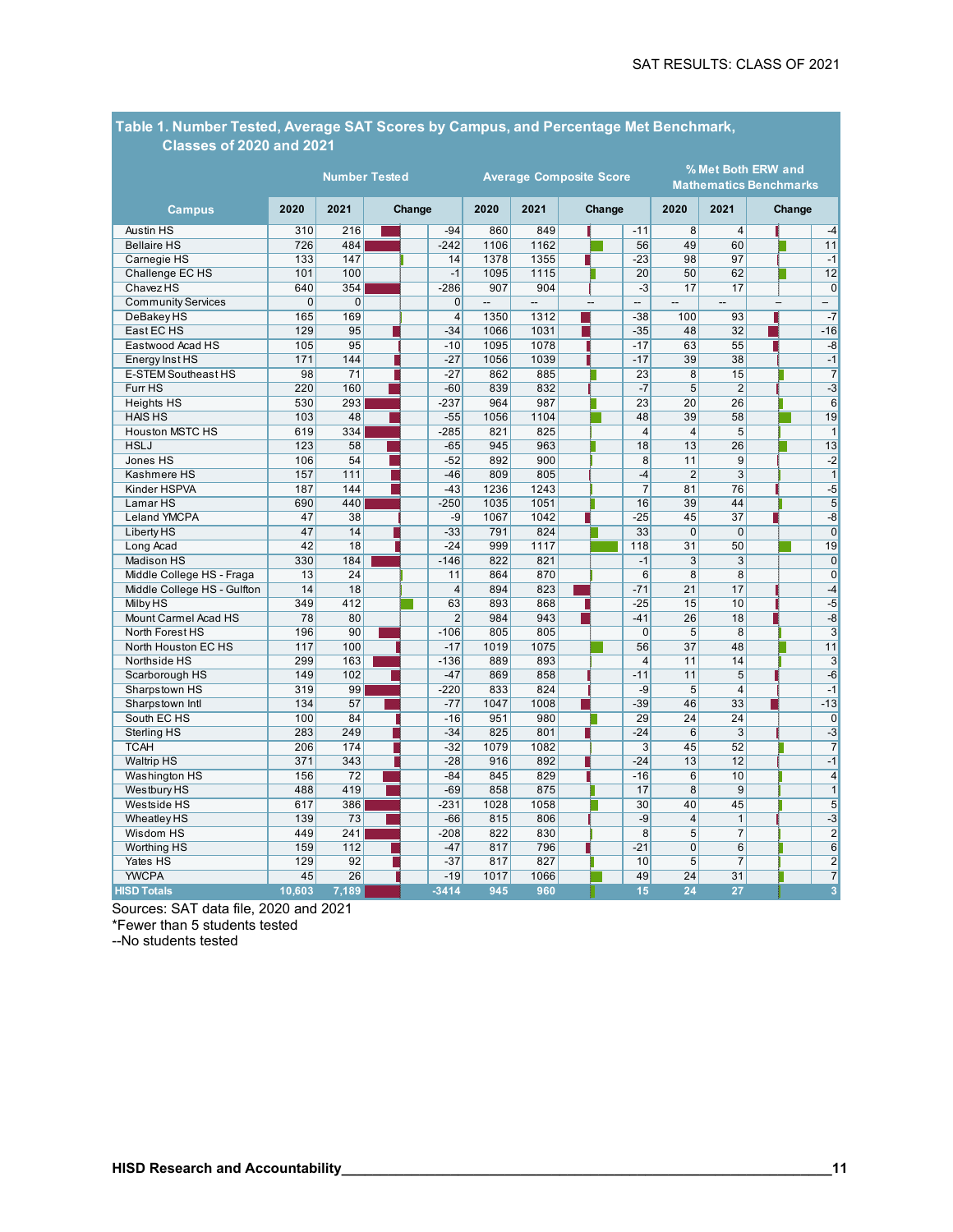| Table 2. Average SAT Subject Scores by Campus, Classes of 2020 and 2021 |                  |                  |    |                 |      |      |        |                |  |  |  |  |
|-------------------------------------------------------------------------|------------------|------------------|----|-----------------|------|------|--------|----------------|--|--|--|--|
| <b>Average ERW Score</b><br><b>Average Mathematics Score</b>            |                  |                  |    |                 |      |      |        |                |  |  |  |  |
| <b>Campus</b>                                                           | 2020             | 2021<br>Change   |    |                 | 2020 | 2021 | Change |                |  |  |  |  |
| Austin HS                                                               | 427              | 425              |    | $-2$            | 433  | 424  |        | -9             |  |  |  |  |
| <b>Bellaire HS</b>                                                      | 557              | 582              |    | 25              | 550  | 580  |        | 30             |  |  |  |  |
| Carnegie HS                                                             | 682              | 664              |    | $-18$           | 696  | 691  |        | $-5$           |  |  |  |  |
| Challenge EC HS                                                         | 564              | $\overline{572}$ |    | 8               | 531  | 543  |        | 12             |  |  |  |  |
| ChavezHS                                                                | 456              | 454              |    | $-2$            | 451  | 450  |        | $-1$           |  |  |  |  |
| <b>Community Services</b>                                               | --               |                  | -- |                 | --   | --   |        | --             |  |  |  |  |
| <b>DeBakeyHS</b>                                                        | 660              | 649              |    | -11             | 690  | 664  |        | $-26$          |  |  |  |  |
| East EC HS                                                              | 539              | 521              |    | $-18$           | 527  | 510  |        | $-17$          |  |  |  |  |
| Eastwood Acad HS                                                        | 539              | 537              |    | $-2$            | 556  | 540  |        | $-16$          |  |  |  |  |
| Energy Inst HS                                                          | 535              | 526              |    | $-9$            | 522  | 513  |        | $-9$           |  |  |  |  |
| <b>E-STEM Southeast HS</b>                                              | 436              | 445              |    | $\vert 9 \vert$ | 426  | 440  |        | 14             |  |  |  |  |
| Furr HS                                                                 | 430              | 425              |    | $-5$            | 409  | 408  |        | $-1$           |  |  |  |  |
| <b>Heights HS</b>                                                       | 495              | 504              |    | 9               | 469  | 483  |        | 14             |  |  |  |  |
| <b>HAIS HS</b>                                                          | 541              | 570              |    | 29              | 515  | 534  |        | 19             |  |  |  |  |
| <b>Houston MSTC HS</b>                                                  | 417              | 417              |    | 0               | 404  | 409  |        | $\overline{5}$ |  |  |  |  |
| <b>HSLJ</b>                                                             | 488              | 502              |    | 14              | 457  | 462  |        | $\overline{5}$ |  |  |  |  |
| Jones HS                                                                | 451              | 452              |    | 1               | 441  | 448  |        | $\overline{7}$ |  |  |  |  |
| <b>Kashmere HS</b>                                                      | 419              | 408              |    | $-11$           | 390  | 397  |        | $\overline{7}$ |  |  |  |  |
| Kinder HSPVA                                                            | 635              | 641              |    | 6               | 602  | 602  |        | $\pmb{0}$      |  |  |  |  |
| Lamar HS                                                                | 528              | 535              |    | 7               | 506  | 516  |        | 10             |  |  |  |  |
| Leland YMCPA                                                            | 535              | 535              |    | 0               | 533  | 507  |        | $-26$          |  |  |  |  |
| <b>Liberty HS</b>                                                       | 387              | 402              |    | 15              | 404  | 422  |        | 18             |  |  |  |  |
| Long Acad                                                               | 507              | 542              |    | 35              | 492  | 574  |        | 82             |  |  |  |  |
| Madison HS                                                              | 421              | 420              |    | $-1$            | 401  | 400  |        | $-1$           |  |  |  |  |
| Middle College HS - Fraga                                               | 443              | 442              |    | $-1$            | 421  | 429  |        | 8              |  |  |  |  |
| Middle College HS - Gulfton                                             | 444              | 422              |    | $-22$           | 449  | 401  |        | $-48$          |  |  |  |  |
| <b>Milby HS</b>                                                         | 454              | 439              |    | $-15$           | 439  | 429  |        | $-10$          |  |  |  |  |
| Mount Carmel Acad HS                                                    | 492              | 477              |    | $-15$           | 492  | 466  |        | $-26$          |  |  |  |  |
| North Forest HS                                                         | 513              | 540              |    | 27              | 506  | 535  |        | 29             |  |  |  |  |
| North Houston EC HS                                                     | 411              | 409              |    | $-2$            | 394  | 396  |        | $\vert$ 2      |  |  |  |  |
| Northside HS                                                            | 446              | 445              |    | $-1$            | 442  | 448  |        | 6              |  |  |  |  |
| Scarborough HS                                                          | 444              | 433              |    | $-11$           | 425  | 425  |        | $\overline{0}$ |  |  |  |  |
| Sharpstown HS                                                           | 416              | 405              |    | $-11$           | 417  | 419  |        | $\overline{2}$ |  |  |  |  |
| Sharpstown Intl                                                         | 524              | 509              |    | $-15$           | 524  | 499  |        | $-25$          |  |  |  |  |
| South EC HS                                                             | 485              | 498              |    | $\overline{13}$ | 466  | 483  |        | 17             |  |  |  |  |
| <b>Sterling HS</b>                                                      | 417              | 404              |    | $-13$           | 407  | 396  |        | $-11$          |  |  |  |  |
| <b>TCAH</b>                                                             | 563              | 560              |    | $-3$            | 517  | 522  |        | 5 <sub>l</sub> |  |  |  |  |
| <b>Waltrip HS</b>                                                       | 467              | 453              |    | $-14$           | 449  | 439  |        | $-10$          |  |  |  |  |
| <b>Washington HS</b>                                                    | 432              | 419              |    | $-13$           | 413  | 410  |        | $-3$           |  |  |  |  |
| <b>Westbury HS</b>                                                      | 439              | 444              |    | $\overline{5}$  | 419  | 431  |        | 12             |  |  |  |  |
| <b>Westside HS</b>                                                      | $\overline{517}$ | 532              |    | 15              | 511  | 525  |        | 14             |  |  |  |  |
| <b>Wheatley HS</b>                                                      | 414              | 409              |    | $-5$            | 400  | 397  |        | $-3$           |  |  |  |  |
| <b>Wisdom HS</b>                                                        | 415              | 415              |    | $\overline{0}$  | 407  | 414  |        | $\overline{7}$ |  |  |  |  |
| <b>Worthing HS</b>                                                      | 422              | 400              |    | $-22$           | 395  | 395  |        | $\overline{0}$ |  |  |  |  |
| Yates HS                                                                | 418              | 420              |    | $\overline{2}$  | 399  | 407  |        | $\overline{8}$ |  |  |  |  |
| <b>YWCPA</b>                                                            | 528              | 541              |    | 13              | 488  | 525  |        | 37             |  |  |  |  |
| <b>HISD</b>                                                             | 479              | 485              |    | $6\phantom{a}$  | 466  | 475  |        | $\overline{9}$ |  |  |  |  |

Sources: SAT data file, 2020 and 2021

\*Fewer than 5 students tested

--No students tested